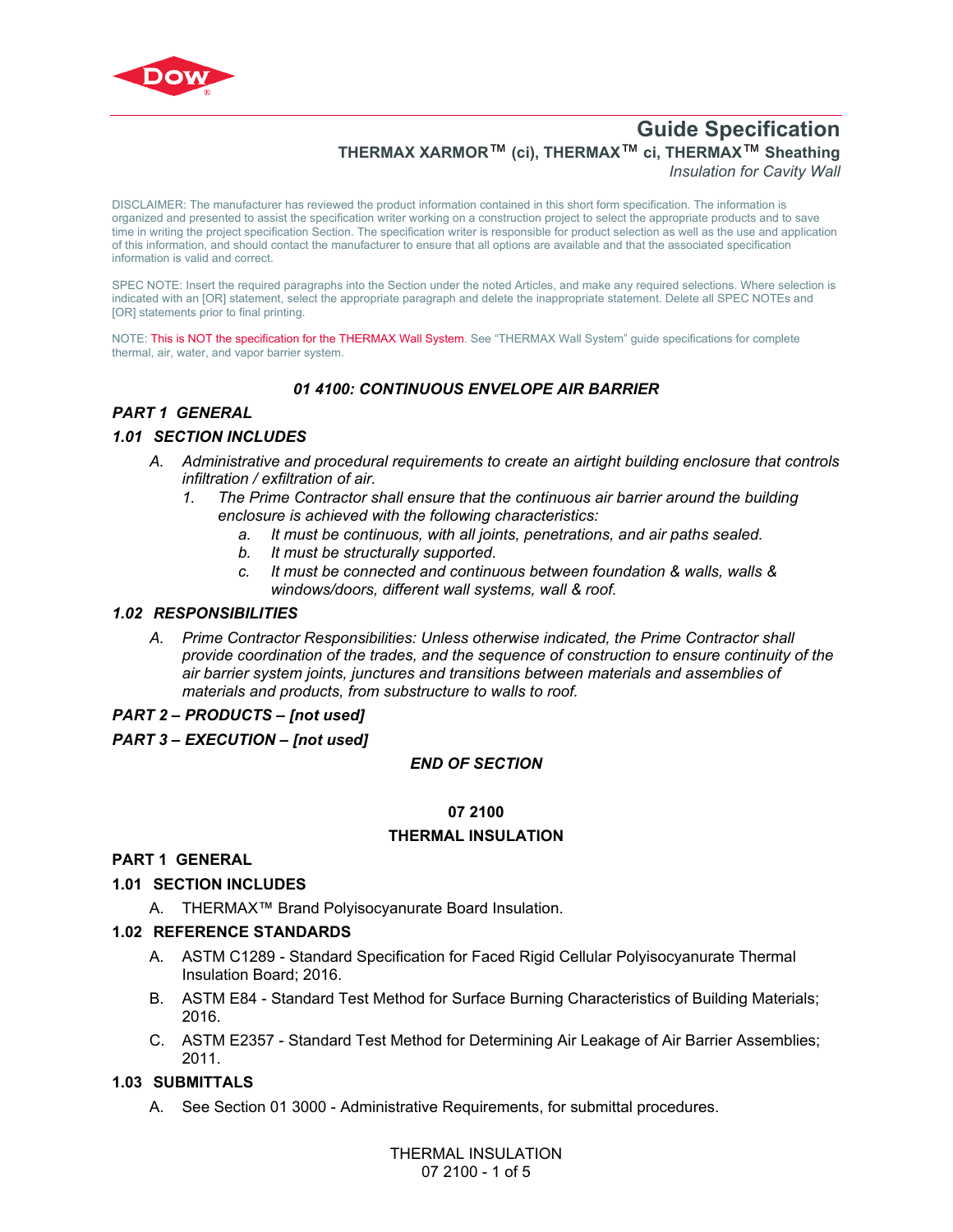

# **Guide Specification**

**THERMAX XARMOR**™ **(ci), THERMAX**™ **ci, THERMAX**™ **Sheathing** 

*Insulation for Cavity Wall*

- B. Product Data: Provide data on product characteristics, performance criteria, and product limitations.
- C. Warranty: Provide Manufacturer's Limited Thermal Warranty for polyisocyanurate insulation.
- D. NFPA 285 Compliance: Submit third party documentation showing wall assembly compliance with NFPA 285.

# **1.04 QUALITY ASSURANCE**

A. Source Limitations: Obtain exterior building insulation through one source from a single manufacturer.

# **1.05 FIELD CONDITIONS**

A. Application Temperatures: Comply with Manufacturer's recommendations for product applications.

# **PART 2 PRODUCTS**

### **2.01 APPLICATIONS**

A. Insulation Inside Masonry Cavity Walls: Polyisocyanurate board.

### **2.02 FOAM BOARD INSULATION MATERIALS**

- A. Polyisocyanurate Board Insulation with Facers Both Sides: Rigid cellular foam, complying with [ASTM C1289](http://global.ihs.com/doc_detail.cfm?rid=BSD&document_name=ASTM%20C1289); Type I, aluminum foil both faces; Class 2, glass fiber-reinforced core.
	- 1. Basis of Design:
		- a. Dow Chemical Company; **THERMAX XARMOR**™ **ci**: www.dowbuildingsolutions.com.
	- 2. Flame Spread Index (FSI): Class A 0 to 25, when tested in accordance with [ASTM E84.](https://global.ihs.com/doc_detail.cfm?rid=BSD&document_name=ASTM%20E84)
	- 3. Smoke Developed Index (SDI): 450 or less, when tested in accordance with [ASTM E84.](https://global.ihs.com/doc_detail.cfm?rid=BSD&document_name=ASTM%20E84)
	- 4. Front Facer: 4.0 mil gray acrylic coated embossed aluminum.
	- 5. Back Facer: 1.25 mil embossed aluminum.
	- 6. Board Size: 48 by 96 inch (1220 by 2440 mm) **[OR]** 16 by 96 inch.
	- 7. Board Thickness: **\_\_\_\_\_ inch (\_\_\_\_ mm).**
	- 8. Board Edges: Shiplap on 1.5" and thicker boards.
	- 9. Sustainability: Third party listed Environmental Product Declaration certificate.

### **[OR]**

- B. Polyisocyanurate Board Insulation with Facers Both Sides: Rigid cellular foam, complying with [ASTM C1289](http://global.ihs.com/doc_detail.cfm?rid=BSD&document_name=ASTM%20C1289); Type I, aluminum foil both faces; Class 2, glass fiber-reinforced core.
	- 1. Basis of Design:
		- a. Dow Chemical Company; **THERMAX**™ **ci**: www.dowbuildingsolutions.com.
	- 2. Flame Spread Index (FSI): Class A 0 to 25, when tested in accordance with [ASTM E84.](https://global.ihs.com/doc_detail.cfm?rid=BSD&document_name=ASTM%20E84)
	- 3. Smoke Developed Index (SDI): 450 or less, when tested in accordance with [ASTM E84.](https://global.ihs.com/doc_detail.cfm?rid=BSD&document_name=ASTM%20E84)
	- 4. Front Facer: 1.25 mil blue acrylic coated embossed aluminum.
	- 5. Back Facer: 1.0 mil smooth aluminum.
	- 6. Board Size: 48 by 96 inch (1220 by 2440 mm) **[OR]** 16 by 96 inch.
	- 7. Board Thickness: **Later inch (Later mm).**
	- 8. Board Edges: Shiplap on 1.5" and thicker boards.
	- 9. Sustainability: Third party listed Environmental Product Declaration certificate.

### **[OR]**

B. Polyisocyanurate Board Insulation with Facers Both Sides: Rigid cellular foam, complying with [ASTM C1289](http://global.ihs.com/doc_detail.cfm?rid=BSD&document_name=ASTM%20C1289); Type I, aluminum foil both faces; Class 2, glass fiber-reinforced core.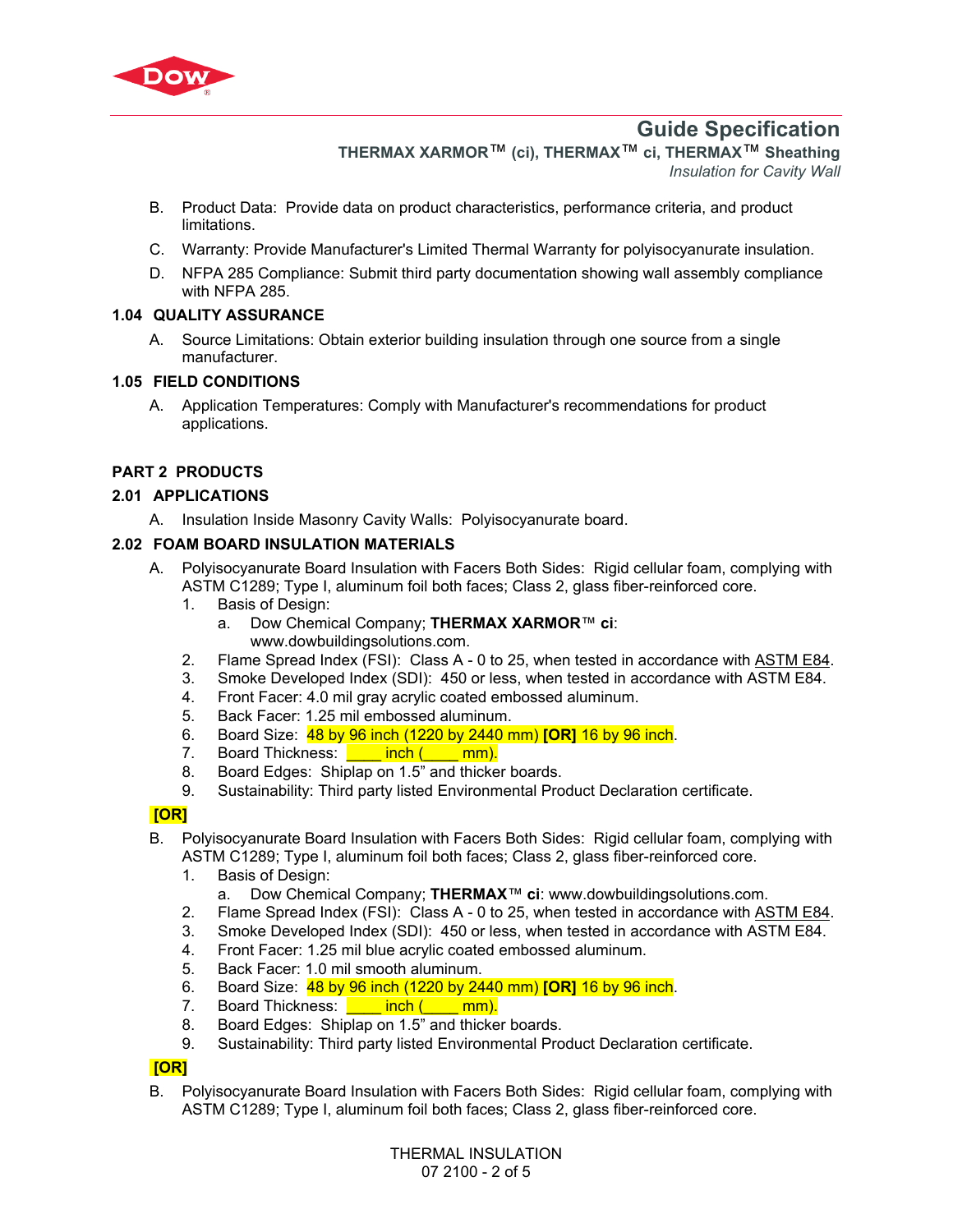

# **Guide Specification**

**THERMAX XARMOR**™ **(ci), THERMAX**™ **ci, THERMAX**™ **Sheathing** 

*Insulation for Cavity Wall*

- 1. Basis of Design:
- a. Dow Chemical Company; **THERMAX**™ **Sheathing**: www.dowbuildingsolutions.com.
- 2. Flame Spread Index (FSI): Class A 0 to 25, when tested in accordance with [ASTM E84.](https://global.ihs.com/doc_detail.cfm?rid=BSD&document_name=ASTM%20E84)
- 3. Smoke Developed Index (SDI): 450 or less, when tested in accordance with [ASTM E84.](https://global.ihs.com/doc_detail.cfm?rid=BSD&document_name=ASTM%20E84)
- 4. Front Facer: 1.0 mil smooth aluminum.
- 5. Back Facer: 1.0 mil smooth aluminum.
- 6. Board Size: 48 by 96 inch (1220 by 2440 mm) **[OR]** 16 by 96 inch.
- 7. Board Thickness: **\_\_\_\_\_ inch (\_\_\_\_ mm).**
- 8. Board Edges: Square.
- 9. Sustainability: Third party listed Environmental Product Declaration certificate.

### **2.03 ACCESSORIES**

- A. Penetration and Gap Filler
	- 1. Acceptable Products:
		- a. The Dow Chemical Company; GREAT STUFF PRO™ Gaps & Cracks for gaps ¼" to 3".
		- b. The Dow Chemical Company; GREAT STUFF PRO™ Window & Door for gaps ¼" to 3".
		- c. The Dow Chemical Company; FROTH-PAK™ Foam Insulation two component, quick-cure polyurethane foam for gaps 2" to 4".
- B. Exterior Insulation Joint Treatment (Optional)
	- 1. Acceptable Products:
		- a. The Dow Chemical Company; LIQUIDARMOR™ CM spray flashing and sealant (for gaps  $< 1/4$ ").
		- b. The Dow Chemical Company; LIQUIDARMOR™ LT flexible single component silicone flashing (for gaps  $\lt' \frac{1}{4}$ ).
	- 2. For joints >1/4", use Gap Filler prior to sealing joint.
- C. Roof/Wall Juncture Sealing
	- 1. Maintain continuity of air barrier by sealing the roof/wall juncture.
	- 2. Acceptable Products:
		- a. The Dow Chemical Company; FROTH-PAK™ Foam Insulation (Class A).
- D. Board Insulation Bonding Adhesive: Provide product as recommended by insulation manufacturer that will not damage insulation or substrates.

### **PART 3 EXECUTION**

### **3.01 EXAMINATION**

A. Verify that substrate, adjacent materials, and insulation materials are dry and that substrates are ready to receive insulation.

### **3.02 BOARD INSTALLATION AT CAVITY WALLS**

- A. Apply adhesive to back of boards:
	- 1. Three continuous beads per board length.
- B. Install boards to fit snugly between wall ties.
- C. Install boards horizontally lengthwise on walls, staggering the joints.
- D. Cut and fit insulation tightly to protrusions or interruptions to the insulation plane.
	- 1. Seal around penetrations using Penetration and Gap Filler material.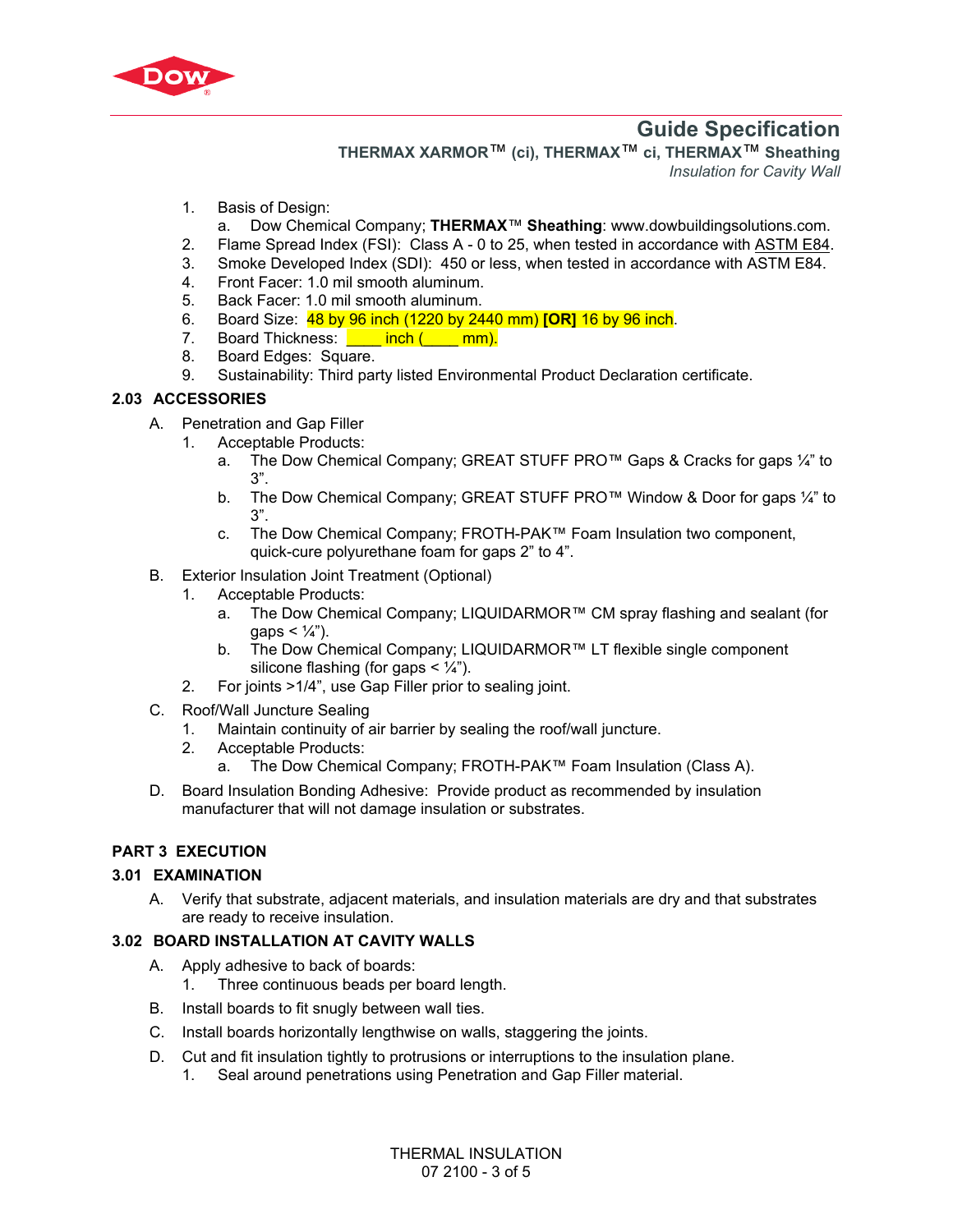

# **Guide Specification**

**THERMAX XARMOR**™ **(ci), THERMAX**™ **ci, THERMAX**™ **Sheathing**  *Insulation for Cavity Wall*

- 2. Maintain continuity of air barrier by sealing the roof/wall juncture with Roof/Wall Juncture Sealing material.
- E. If using insulation as air/water barrier: Seal board joints between insulation boards with Manufacturer's recommended sealant product, consistent with [ASTM E2357](http://global.ihs.com/doc_detail.cfm?rid=BSD&document_name=ASTM%20E2357) tested assembly.

## **3.04 FIELD QUALITY CONTROL**

A. See Section 01 4000 - Quality Requirements, for additional requirements.

# **3.05 PROTECTION**

A. Do not permit installed insulation to be damaged prior to its concealment.

# **END OF SECTION**